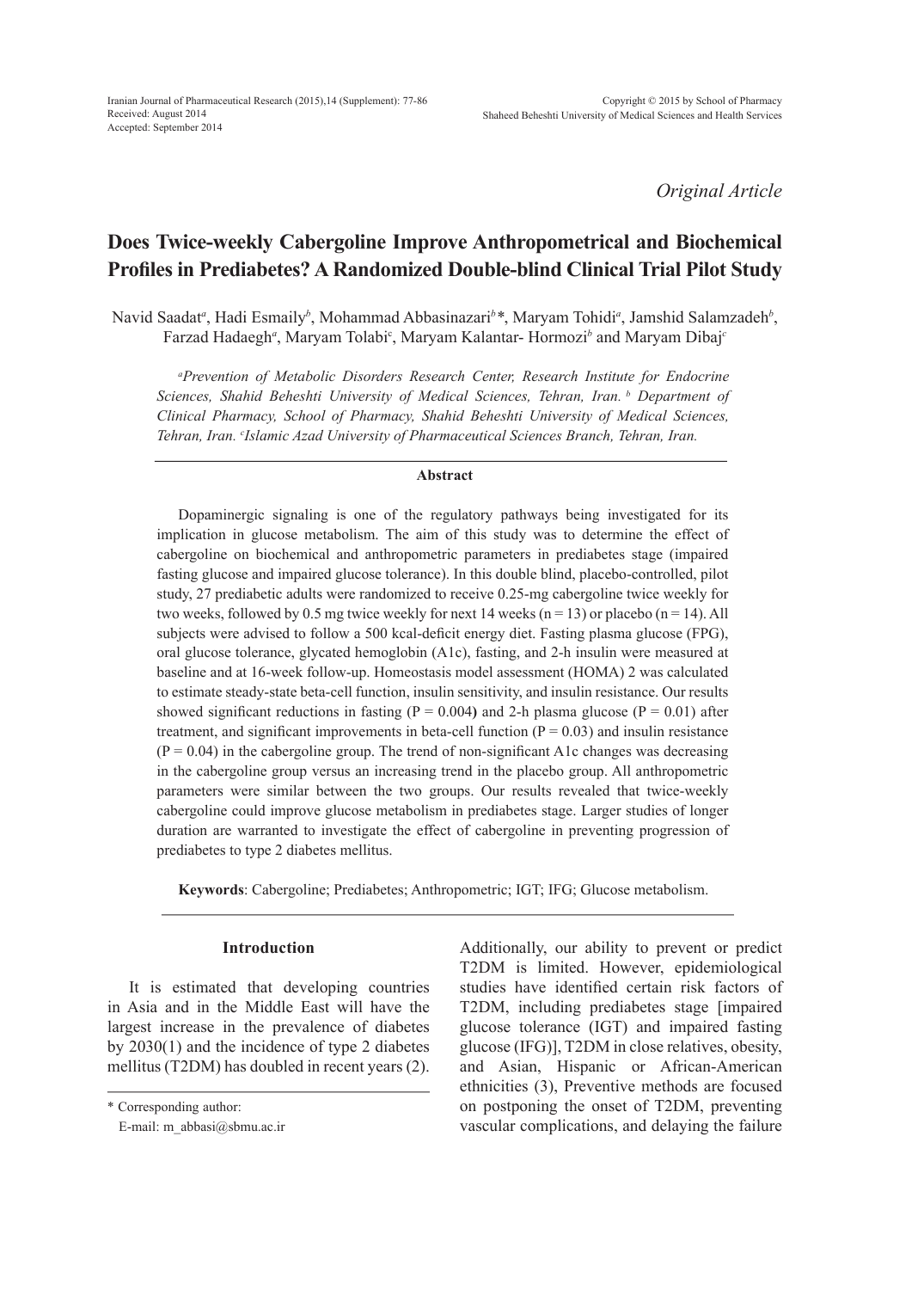of beta cells.

For selected individuals  $[(age < 60 years,$ BMI  $\geq$  35 Kg/m2, and history of gestational diabetes (GD)] who have IFG, IGT, or glycated hemoglobin (A1c) of 5.7–6.4%, when lifestyle modifications fail to improve glycemic indices, pharmacological agents should be considered. Among all agents, more evidence is available for metformin (4). Younger and more obese adults and women with a history of GD benefit more from metformin (4,5). However, all tested pharmacological agents (including metformin) are less effective than lifestyle interventions (6,7). Therefore, developing agents that have preventive effect on progression of prediabetes to T2DM is highly desirable.

Even after normalization of glucose levels in prediabetes stage, these patients still remain at higher risk for atherosclerotic cardiovascular complications. Therefore, preventive agents that not only improve glycemic control are desirable. Hence in the present study, we evaluated a dopamine agonist.

Dopaminergic signaling is one of the regulatory pathways in the central nervous system (CNS), which is implicated in many neurological processes, including motivation, pleasure, cognition, learning, and modulation of neuroendocrine signaling as well as glucose and energy metabolisms mainly at centers in the medial basal hypothalamus. CNS controls gluconeogenesis by sympathetic pathways, and other hormonal signals such as insulin, leptin, resistin, ghrelin, and glucagon-like pepide-1  $(GLP-1)$   $(8)$ .

Five cloned receptors have been identified to be involved in dopamine signaling. The D1 and D5 receptors are members of the D1-like family, whereas the D2, D3, and D4 receptors are classified as D2-like family. These receptors belong to the family of seven trans-membrane domain G protein-coupled receptors. Some evidence suggests the existence of D6 and D7 receptors (9). D1 and D2 receptors are 10–100 times more abundant than the D3, D4, and D5 subtypes  $(10)$ .

The effects of dopamine pathways on glucose and energy homeostasis could be present in two distinct ways: as a direct effect of catecholamine and an indirect prolactin effect on this system.

#### *Literature review*

Here, we will discuss two related pathways of dopamine mechanism of action based on published studies:

## *Direct effects of dopamine on glucose and energy homeostasis*

There is evidence to prove a clear association between obesity and a decrease in the expression of D2 receptors in the brain of obese individuals (11). In addition, Cincotta *et al.* showed that bromocriptine could reduce fasting and postprandial glucose levels in non-diabetic obese subjects. Other investigators showed that bromocriptine could reduce fasting plasma glucose and mean plasma glucose in diabetic patients (12). In addition, medications that inhibit dopamine pathways, such as antipsychotic medications, could impair β-cell function and increase insulin resistance (13).

After clinical trials confirmed the efficacy and safety of a rapid release formulation of bromocriptine (Cycloset®) in T2DM, it was approved in 2010 as an adjunct therapy for T2DM. Hence, bromocriptine was the first dopamine agonist approved to improve glycemic control in T2DM patients. Bromocriptine is an ergot derivative, which stimulates D2 receptor, inhibits D1 receptor (14), and has certain serotonergic properties such as partial agonistic effect on 5-HT2B receptors and inhibitory effect on 5-HT2A receptors (15).

# *Hyperprolactinemia´s effects on glucose and energy homeostasis*

Prolactin receptors are present in the pituitary glands, liver, pancreas, adrenal gland, and skeletal muscle. Like insulin, when prolactin binds to its receptor, it causes it to dimerize with another prolactin receptor. This results in the activation of Janus kinase 2, a tyrosine kinase that initiates the JAK-STAT pathway. Studies in humans have linked hyperprolactinemia to metabolic syndrome, glucose intolerance, obesity, and insulin resistance (16,17). Other studies have shown the involvement of prolactin in islet β-cell growth, development, and differentiation and insulin and adiponectin pathways (16,18).

Moreover, prolactin can regulate the production/secretion of insulin and adiponectin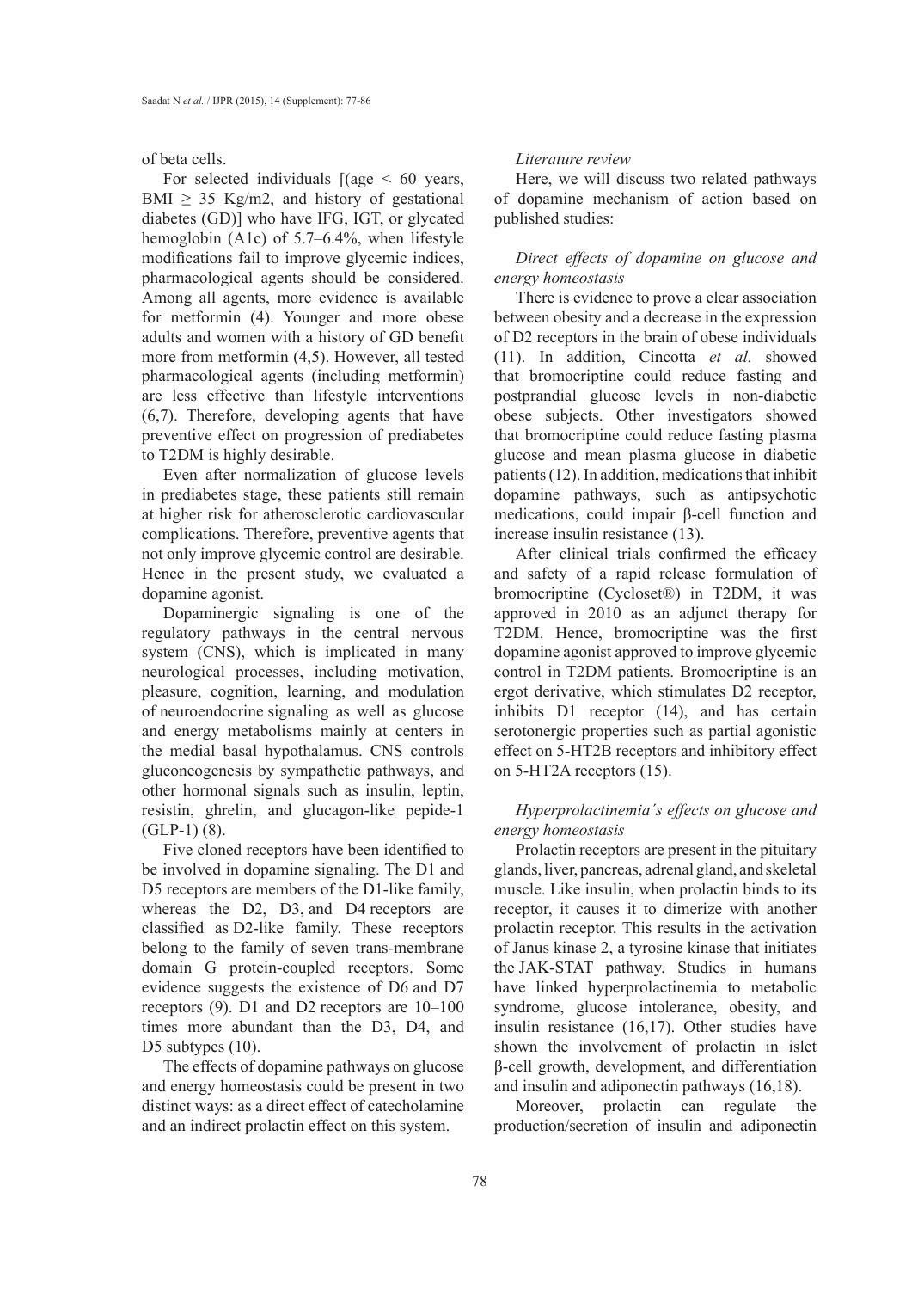(16) and cause changes in insulin metabolism (19), Dopamine agonists were shown to induce weight loss in hyperprolactinemic patients after significant decrease in prolactin levels (18,19). Cintia M. and colleagues have reviewed all suggested mechanisms by which hyperprolactinemia could disturb metabolic homeostasis, such as increased leptin resistance, decreased adiponectin levels, and increased hypothalamic pressure (20), However, it is not known whether hyperprolactinemia induced these complications or the reduction in dopaminergic tone induced hyperprolactinemia and other metabolic complications.

Cabergoline is also an ergot derivative dopamine agonist with long lasting properties, it is the first choice among dopamine agonists in the treatment of hyperprolactinaemia because of its efficacy, ease of use and side effect profile (21). Cabergoline administered once or twice a week and has much less tendency to cause nausea than bromocriptine and it is superior to bromocriptine in decreasing the serum prolactin concentration (22,23). Cabergoline is also an ergot derivative dopamine agonist with long lasting properties. It is the first choice among dopamine agonists in the treatment of hyperprolactinemia because of its efficacy, ease of use, and side effect profile. Cabergoline is administered once or twice a week, has much less tendency to cause nausea than bromocriptine, and is superior to bromocriptine in decreasing the serum prolactin concentration.

Effect of cabergoline has been studied on anthropometric parameters, lipid profile, and insulin resistance in hyperprolactinemic patients; but few studies have examined its effect on patients with normal prolactin levels. In addition, the effects of cabergoline on prediabetes patients have not been investigated. We investigated the role of dopamine/prolactin in progression of β-cell function impairment from prediabetes stage to T2DM and whether cabergoline could stop this progression. The aim of the present study is to determine if cabergoline is effective in alleviation of anthropometric and biochemical profiles in prediabetic patients.

### **Experimental**

## *Participants*

We designed a randomized, double blind, and

placebo-controlled clinical pilot study involving 27 prediabetic patients. The clinical study was registered in the Australian and New Zealand Clinical Trials Registry with registration code of ACTRN12613001121752.

Ethics committee approval was obtained from the Shahid Beheshti University of Medical Sciences before starting the study as per the provision of the Helsinki declaration (2000). Eligible patients were asked to sign consent forms for enrolment in the study.

Subjects were included in our study were women and men aged between 30-65 years, selected from volunteers involved in the Iranian National Diabetes Screening Program in 2013, which were invited for reassessing and voluntary involving in our randomized clinical study. Women were either infertile or used appropriate contraceptive measures other than oral contraceptives. Subjects were excluded for the following reasons: previous history of hypersensitivity reactions to cabergoline or other ergot derivatives; ongoing pregnancy or lactation; history of diabetes, valvular or fibrotic cardiovascular disease, lung disease, any psychiatric disease that required treatment with any medications that affect the dopamine pathway, uncontrolled thyroid disease; alcohol or substance abuse; current smoker or smoking cessation in last three months; history of renal and hepatic impairment; uncontrolled hypertension; bulimia or anorexia nervosa; weight loss ≥5 Kg within the past year; use of medications that could affect prolactin levels, body weight, glucose homeostasis, and lipid profile; use of weight loss medication for more than two weeks during the prior 180-day period; and administration of opiates or glucocorticoids in pharmacological dosage (>7.5 mg prednisolone or equivalents for  $\geq$ 30 days in last year) within 30 days prior to our conformational screening.

#### *Experimental details*

Eligible subjects were assigned to the placebo or active compound groups using a randomized table in the obesity and metabolic disorders clinic (pilot study algorithm). The active compound was cabergoline (0.25 mg) given orally twice a week before bedtime for two weeks, and then escalated to 0.5 mg biweekly for the next 14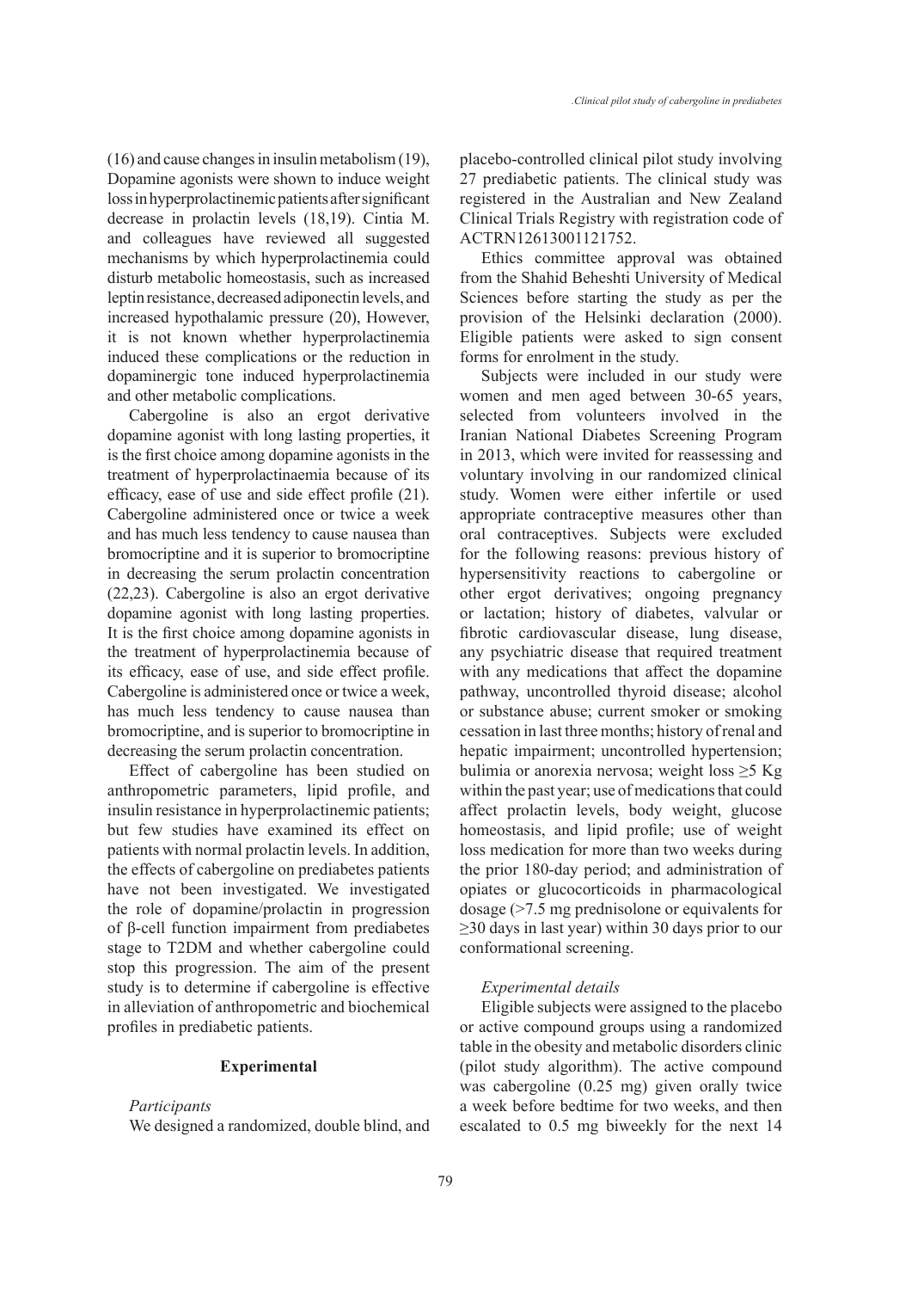weeks. Nutritionists from the Clinical Research Center provided a high fiber diet plan with a 500 kcal deficit calculated from the Harris Benedict formula adjusted for activity, with a maximal intake of 1800 kcal/day [For women, Basal metabolic Rate =  $655 + (9.6 \text{ x weight in kilos})$  $+ (1.8 \times \text{height in cm}) - (4.7 \times \text{age in years}).$  For men: Basal metabolic Rate =  $66 + (13.7 \text{ x weight})$ in kilos) +  $(5 \times \text{height in cm}) - (6.8 \times \text{age in})$ years)]. Subjects were asked to maintain a stable physical activity level, and compliance to the medication and diet were assessed by telephonic follow-ups every week. At the initial and final visits, a 75-g anhydrous oral glucose tolerance test (OGTT) was performed with blood samples drawn at time 0 and 120 minutes.

## *Pilot study algorithm*

At the start and end of the study, height, weight, and waist circumference (WC) measurements were recorded; and pills were counted to check for adherence with study medication. Followup calls were made to monitor for adverse events and medication or lifestyle changes. Serum prolactin levels, which were expected to decline in subjects receiving active compound, were also indicative of subject compliance, but were measured at study completion to avoid "unblinding" the investigators.

Plasma insulin level and A1c were measured after completion. Homeostatic Model Assessment of Insulin (HOMA) 2 was calculated by University of Oxford HOMA2 calculator, and was represented as %B for steady state β-cell function, %S for insulin sensitivity, which was reported as percentage of normal population, and IR factor as an indicator of insulin resistance.

## *Biochemical assessments*

Serum samples were stored at −80 °C until assayed. Serum prolactin and insulin were measured by ECLIA analyzer, Cobas e-411 (Roche Diagnostics, GmbH, Mannheim, Germany), with intra- and inter-assay coefficients of variation of 1.7 and 1.8%, respectively for prolactin, and 0.8 and 1.8%, respectively for insulin. Serum glucose were measured by enzymatic colorimetry using Selectra 2, Vital Scientific Co. Dieren, Netherlands analyzer with Pars Azmun Co. Tehran, Iran kits, with intra- and inter-assay coefficients of variation of 0.6 and 0.7. A1c was measured by enzymatic method using Hitachi 911 chemistry analyzer (Roche Diagnostics, GmbH, Mannheim, Germany), with intra- and inter-assay coefficients of variation of 1.0 and 1.1, respectively.

## *Statistical analysis*

The results are shown as mean  $\pm$  SD. Data was analyzed using SPSS-15, and  $P < 0.05$  was considered to be statistically significant. The primary endpoint was change in HOMA2-IR from baseline to week 16. This is a pilot study, and for more detailed information, this study should be repeated using a larger sample size based on this endpoint to detect difference between the two groups. Oxford university calculator was used to calculate HOMA2 parameters in this study (24). Results are presented as model estimated mean  $\pm$  SEM for inter-group over time and intra-group at the same time comparisons based on model estimated 95% confidence intervals.

# **Results**

A total of 178 individuals who were considered as IFG/IGT subjects in the Iranian National Diabetes Screening in 2013, out of our primary telephonic survey of 178 subjects, 68 subjects met the primary criteria which were invited to reassessment, out of reassessed subjects, 27 participants were still in IFG/IGT stage, met the inclusion criteria, and consented to be randomized and involved in this study. A total of 4 subjects (14.81%) dropped out during the 16 week study period: 3 subjects from the placebo group (1 lost due to a foreign trip; 1 lost to follow up; 1 removed due to a fixed eruption which was may be a fixed drug eruption); 1 subjects from the cabergoline group (1 subject removed because of a resistant vertigo). Finally 23 participants completed the study (Figure 3, Alg.). There is no significant difference between two groups regarding baseline parameters such as either demographic (sex, age and BMI) or biochemical (A1c, FPG, 2 hours PG and Prolactin). Table 1 shows mentioned demographic and biochemical parameters in two groups.

Changes in anthropometrical and biochemical parameters over 16 weeks are presented in Table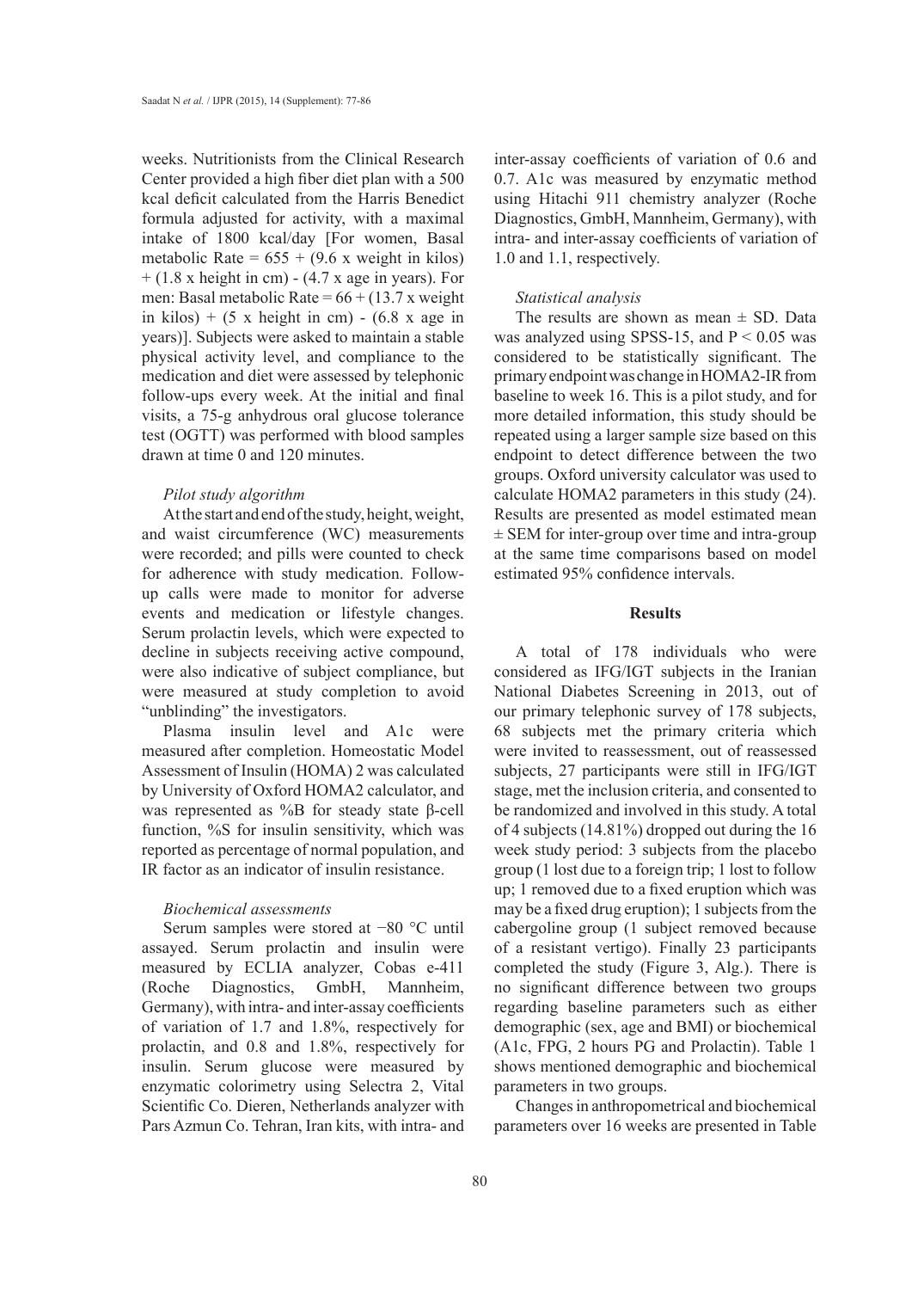

Figure 1. Fasting plasma glucose level in placebo and cabergoline groups before and after 16 weeks

2. As expected, prolactin levels significantly decreased in the treated group after four months of treatment ( $P < 0.001$ , 95% CI = 6.09–13.85). Statistically significant differences were observed between basal and 16 weeks posttreatment FPG levels ( $P = 0.004$ , 95% CI = 3.27—14.97) (Figure 1), and between the basal OGTT and after 16 weeks of treatment ( $P = 0.01$ , 95% CI =  $8.1 - 53.94$ ) between the two groups (Figure 2).

As shown in Table 2, the trend of weight changes, WC, triglyceride, fasting insulin, and A1c was reducing in both groups over 16 weeks but the differences were not significant. After cabergoline treatment, HOMA2 %B was increasing, but the differences were not significant over 16 weeks of treatment. Statistically significant changes were observed in 2-h insulin levels ( $P = 0.02$ ), HOMA2 %S (P  $= 0.03$ ), and HOMA2 IR (P  $= 0.04$ ).

#### **Discussion**

Based on our litrature review on pubmed and scopus till Jan 2014, this is the first time that cabergoline was introduced as an agent to abate the progressive worsening of glycemic control from prediabetes to T2DM. Additionally, this is the first study that evaluates the effects of cabergoline on anthropometric and biochemical

**Table 1.** Baseline demographic and biochemical parameters of studied patients.

|                            | Placebo            | Cabergoline        | p-value | 95% CI          |
|----------------------------|--------------------|--------------------|---------|-----------------|
| Sex (M/F)                  | 4/7                | 7/5                | 0.29    |                 |
| Age $(y)$                  | $51.18 \pm 2.81$   | $56.66 \pm 2.23$   | 0.139   | $-12.89 - 1.92$ |
| BMI $(Kg/m2)^a$            | $27.50 \pm 1.21$   | $30.67 \pm 1.54$   | 0.56    | $-7.29 - 0.98$  |
| $FPG$ (mg/dl) <sup>b</sup> | $102.90 \pm 2.61$  | $106.25 \pm 2.33$  | 0.35    | $-10.62 - 3.93$ |
| $OGTT$ (mg/dl)             | $110.09 \pm 11.41$ | $143.25 \pm 13.10$ | 0.59    | $-69.59 - 3.27$ |
| Alc $(\%)^c$               | $5.70 \pm 0.08$    | $5.70 \pm 0.13$    | 0.99    | $-0.33 - 0.34$  |
| Prolactin $(ng/mL)$        | $9.65 \pm 0.87$    | $10.23 \pm 1.86$   | 0.09    | $-5.03 - 3.79$  |

a: Body Mass Index

b: Plasma glucose of 2 hour after OGTT

c: Glycated Hemoglobin A1c

Values represent as mean ± SEM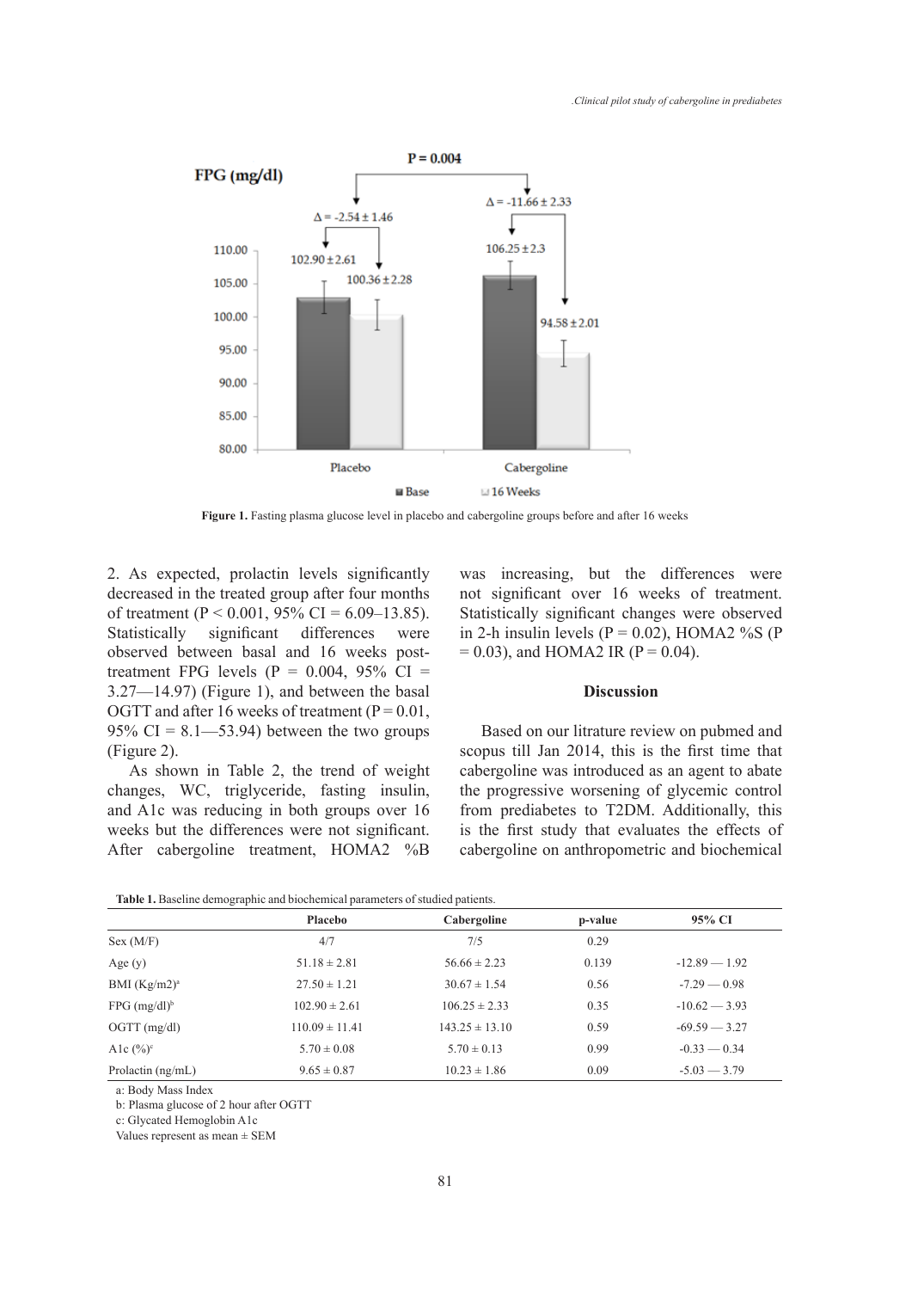

**Figure 2.** Post-prandial plasma glucose level in placebo and cabergoline groups before and after 16 weeks



**Figure 3.** Flow of the study.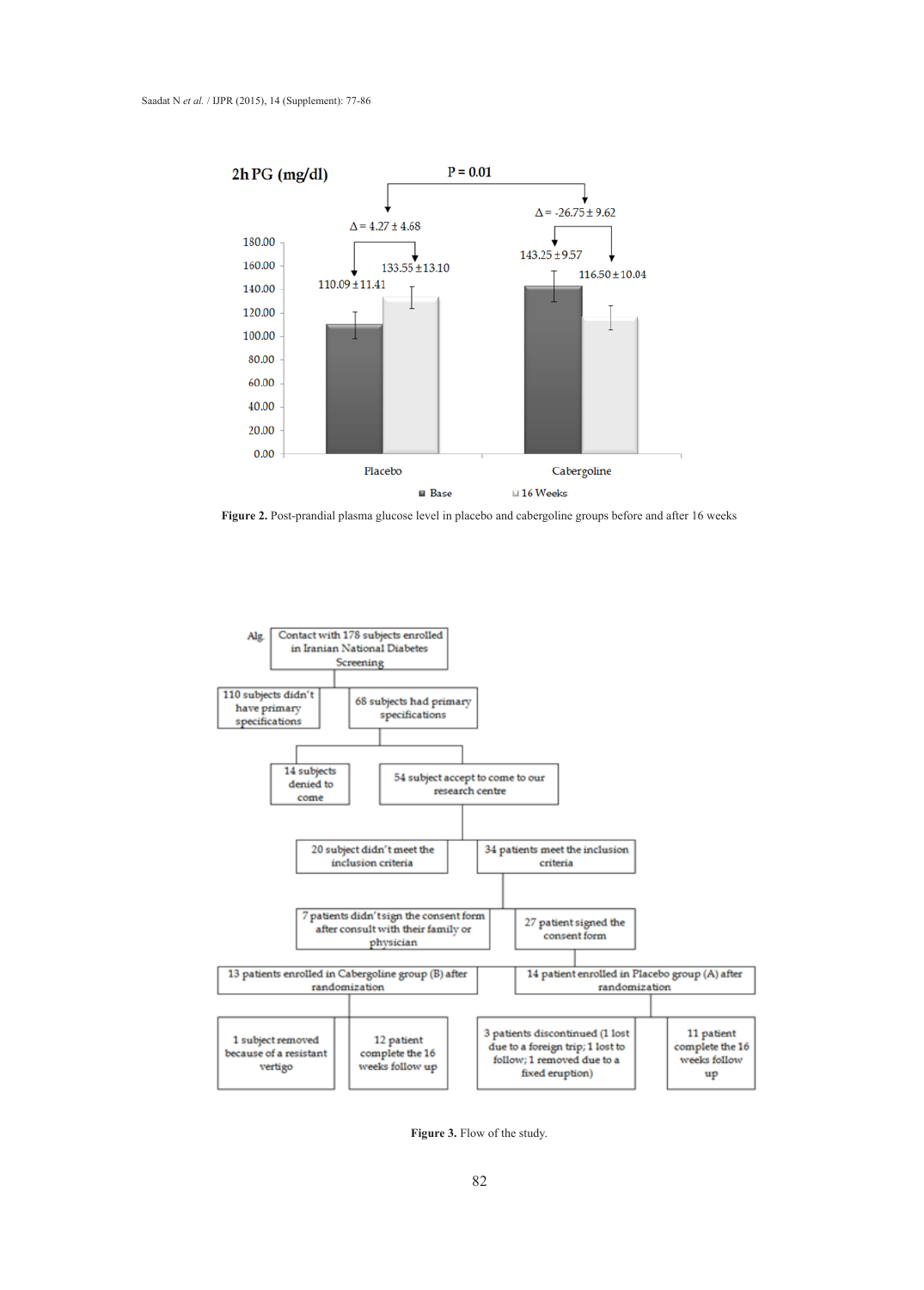|                        | Placebo           |                                       |         |                  | Cabergoline       |                   |         |                  |
|------------------------|-------------------|---------------------------------------|---------|------------------|-------------------|-------------------|---------|------------------|
|                        | <b>Before</b>     | After 16 w                            | p-value | 95% CI           | <b>Before</b>     | After 16 w        | p-value | 95% CI           |
| Sex (M/F)              | 4/10              | 4/7                                   |         |                  | 7/6               | 7/5               |         |                  |
| Prolactin $(ng/mL)$    | $9.65 \pm 0.87$   | $9.78 \pm 1.01$                       | 0.92    | $-2.91 - 2.65$   | $10.23 \pm 1.86$  | $0.29 \pm 0.08$   | 0.00    | $6.09 - 13.85$   |
| BMI (Kg/m2)            | $27.50 \pm 1.21$  | $26.83 \pm 1.20$                      | 0.70    | $-2.98 - 4.35$   | $30.67 \pm 1.54$  | $29.77 \pm 1.42$  | 0.67    | $-3.46 - 5.26$   |
| Alc $(\% )$            | $5.70 \pm 0.08$   | $5.77 \pm 0.10$                       | 0.64    | $-0.34 - 0.21$   | $5.7 \pm 0.13$    | $5.59 \pm 0.01$   | 0.46    | $-0.20 - 0.43$   |
| Weight $(Kg)$          | $73.90 \pm 4.35$  | $72.18 \pm 4.56$                      | 0.78    | $-11.43 - 14.89$ | $81.41 \pm 4.51$  | $79.00 \pm 4.16$  | 0.69    | $-10.31 - 15.41$ |
| $WC*(cm)$              | $95.72 \pm 3.5$   | $92.36 \pm 3.89$                      | 0.52    | $-7.56 - 14.29$  | $104.75 \pm 3.29$ | $102.33 \pm 3.44$ | 0.61    | $-7.47 - 12.31$  |
| 2h Insulin $(\mu U/L)$ | $66.22 \pm 9.35$  | $51.14 \pm 10.48$                     | 0.30    | N.NL.            | $77.32 \pm 3.75$  | $55.23 \pm 7.79$  | 0.02    | $2.84 - 4.34$    |
| $HOMA2\%B$             | $96.26 \pm 17.36$ | $80.90 \pm 9.53$                      | 0.46    | $-27.30 - 58.02$ | $85.63 \pm 5.44$  | $98.65 \pm 6.06$  | 0.12    | $-29.93 - 3.88$  |
| $HOMA2\%S$             |                   | $101.16 \pm 19.98$ 109.65 $\pm$ 22.91 | 0.78    | $-71.91 - 54.93$ | $76.76 \pm 7.24$  | $98.65 \pm 6.06$  | 0.03    | $-41.40 - -2.28$ |

HOMA2 IR  $1.54 \pm 0.33$   $1.40 \pm 0.27$   $0.74$   $-0.76 - 1.05$   $1.46 \pm 0.14$   $1.14 \pm 0.04$   $0.04$   $0.00 - 0.64$ 

**Table 2.** Comparing the anthropometric and biochemical parameters before and after 16 weeks treatment.

\*Waist Circumferences (WC) Value represented as mean ± SEM

Bolded P values are statistically different before and after 16 weeks of treatment

Analysis done based on within group average changed over 16 weeks

markers of glucose homeostasis in prediabetic patients who were not treated with any other hypoglycemic agents before.

The first clinical study investigating the metabolic effects of dopamine agonists on glucose homeostasis was published in 1992; bromocriptine was the first agent tested in these studies. In 2010, the US Food and Drug Administration evaluated the results of bromocriptine rapid release formulation clinical trials, and approved it as an adjunct agent in addition to main oral agents for T2DM.

Some *in-vitro* investigations demonstrated the participation of D2R in insulin secretion. (25,26). In contrast, Roasti *et al.* showed that treatment of Parkinson's disease patients with L-DOPA reduces insulin secretion upon OGTT (27), Kamath V *et al.*, showed that bromocriptine did not change plasma insulin concentration in obese, non-diabetic, hyperinsulinemic women (28). Gibson *et al.* showed that cabergoline did not change fasting insulin in non-diabetic obese patients. Our results demonstrated that treatment with cabergoline decreased 2-h insulin level ( $P =$ 0.02), and showed a decreasing trend in fasting insulin level  $(P = 0.12)$  (29).

Proposed mechanisms by which dopamine agonists could improve glucose metabolism include gluconeogenesis suppression, induction of splanchnic glucose uptake and central effects. Gibson *et al.* showed that cabergoline did not change FPG and 2-h-PG in non-diabetic obese patients, with the average baseline FPG of 91.7  $\pm$  2.7 mg/dL in the placebo group and 89.0  $\pm$ 2.7 mg/dL in the cabergoline group. In contrast, our results showed a dramatic decrease in FPG and 2-h-PG of patients with prediabetes, with an average baseline FPG of  $102.90 \pm 2.61$  mg/ dL in the placebo group and  $106.25 \pm 2.3$  mg/ dL in the cabergoline group. We hypothesize that this difference is because the patients included in the Gibson study had normal FPG levels. This difference suggests that the mechanism of cabergoline is not based on stimulation of insulin secretion but on increased insulin sensitivity. To investigate this finding we used Oxford HOMA2 calculator to estimate insulin sensitivity/ resistance and β-cell function, and found that cabergoline could remarkably increase insulin sensitivity  $(P = 0.03)$ , and decrease insulin resistance ( $P = 0.04$ ). Our data also showed an increasing trend in β-cell function but it was not significant over four months ( $P = 0.12$ ).

Our patients showed no significant changes in anthropometric parameters over four months of treatment. Also, the trend of changes was decreasing in both groups  $(-1.72 \pm 0.86 \text{ Kg in}$ the placebo group and  $-2.41 \pm 1.28$  Kg in the cabergoline group;  $P = 0.66$ ). In contrast, several studies have demonstrated weight loss with the use of dopamine agonists. However, many of these studies included hyperprolactinemic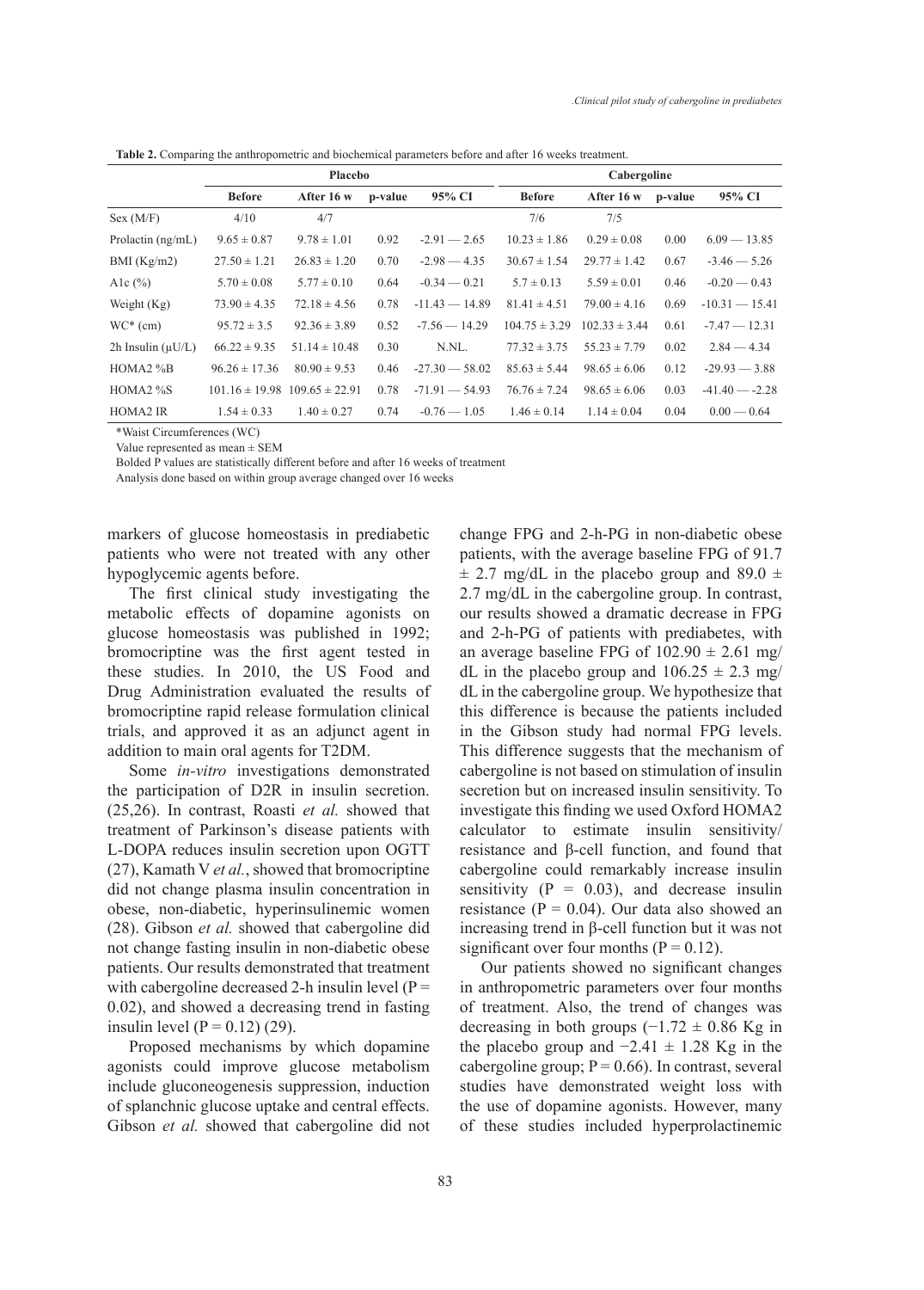patients. Gibson *et al.* study, which included non-diabetic obese patients, found dramatic weight loss in both cabergoline and placebo groups (29).

Previous studies demonstrated that prolactin could reduce the lipoprotein lipase activity in human white adipose tissues, which lead to increase in triglyceride (TG) levels (30). Other studies verified the improvement effect of bromocriptine on lipid profile of hyperprolactinemic patients (20). Since our patients did not show significant changes in weight, BMI, and WC, other mechanisms could be involved in the beneficial effects of cabergoline on glucose metabolism.

Patients enrolled in this study had good adherence, and except for one patient with resistant vertigo, none of the other patients in the cabergoline group experienced any major side effects. Four patients (33%) in the cabergoline group and two patients (18%) in the placebo group reported mild side effects (mild headache and gastrointestinal upset) in the first weeks of starting the treatment. All cabergolinetreated patients had remarkable decrease in prolactin level, which clearly demonstrated their adherence.

Although there is a concern of increased risk of fibrotic and valvular heart disease in patients treated with ergot derivatives such as cabergoline, this serious adverse drug reaction does not occur at the low doses used to treat hyperprolactinemia. In addition, other investigations have confirmed the ease of use and acceptable profile of adverse drug reactions of cabergoline in long-term use (31,32) and favorability of cabergoline versus bromocriptine in the treatment of hyperprolactinemia due to its low adverse effect, and higher efficacy in normalization of prolactin (33).

## **Conclusion**

Cabergoline is an acceptable biweekly medication versus once or twice daily bromocriptine for improving glucose metabolism homeostasis. Previous studies have shown that cabergoline improves glucose metabolism in impaired glucose metabolism disorders (IGT, IFG). The proposed mechanisms of dopamine

agonists in glucose metabolism motivated us to hypothesize and design a pilot study to examine it. In the present study, FPG, 2-h-PG, 2-h insulin, HOMA2 %S, and HOMA2 IR showed significant improvement, and changes in other factors showed a positive trend. However, over 16 weeks these other changes were not significant, and clinical studies of longer duration could confirm these effects. The results were impressive and motivated us to design a larger clinical trial of longer duration involving more patients with impaired glucose metabolism to investigate this in greater detail.

#### **Acknowledgments**

This study was funded by the endocrine and metabolic disorders research center of Shahid Beheshti University of Medical Sciences (contract no. 467), and it is also part of a residency thesis (Dr Hadi Esmaily) in clinical pharmacy. We thank the Iran Hormone pharmaceutical company for providing the cabergoline and its matching placebo tablets free of cost.

#### **References**

- (1) Khandouzi N, Shidfar F, Rahideh ST, Rajab A, Khandozi N, Hosseini S, Shidfar S and Mojab F. The effect of sumac rhuscoriaria l. powder on serum glycemic status, apob, apoa-i and total antioxidant capacity in type 2 diabetic patients*. Iran. J. Pharm. Res.* (2014) 13: 1249-1255.
- Fox CS, Pencina MJ, Meigs JB, Vasan RS, Levitzky (2) YS and D›Agostino RB Sr. Trends in the incidence of type 2 diabetes mellitus from the 1970s to the 1990s: the Framingham Heart Study. *Circulation* (2006) 113: 2914-2918.
- Brancati FL, Kao WH, Folsom AR, Watson RL and (3) Szklo M. Incident type 2 diabetes mellitus in African american and white adults: the atherosclerosis risk in communities study. *JAMA* (2000) 283: 2253-2259.
- (4) Knowler WC, Barrett-Connor E, Fowler SE, Hamman RF, Lachin JM, Walker EA and Nathan DM. Reduction in the incidence of type 2 diabetes with lifestyle intervention or metformin. *N Engl. J. Med.* (2002) 346: 393-403.
- (5) Ratner RE, Christophi CA, Metzger BE, Dabelea D, Bennett PH, Pi-Sunyer X, Fowler S and Kahn SE. Diabetes prevention program research group., prevention of diabetes in women with a history of gestational diabetes: effects of metformin and lifestyle interventions. Diabetes Prevention Program Research Group. *J. Clin. Endocrinol. Metab.* (2008)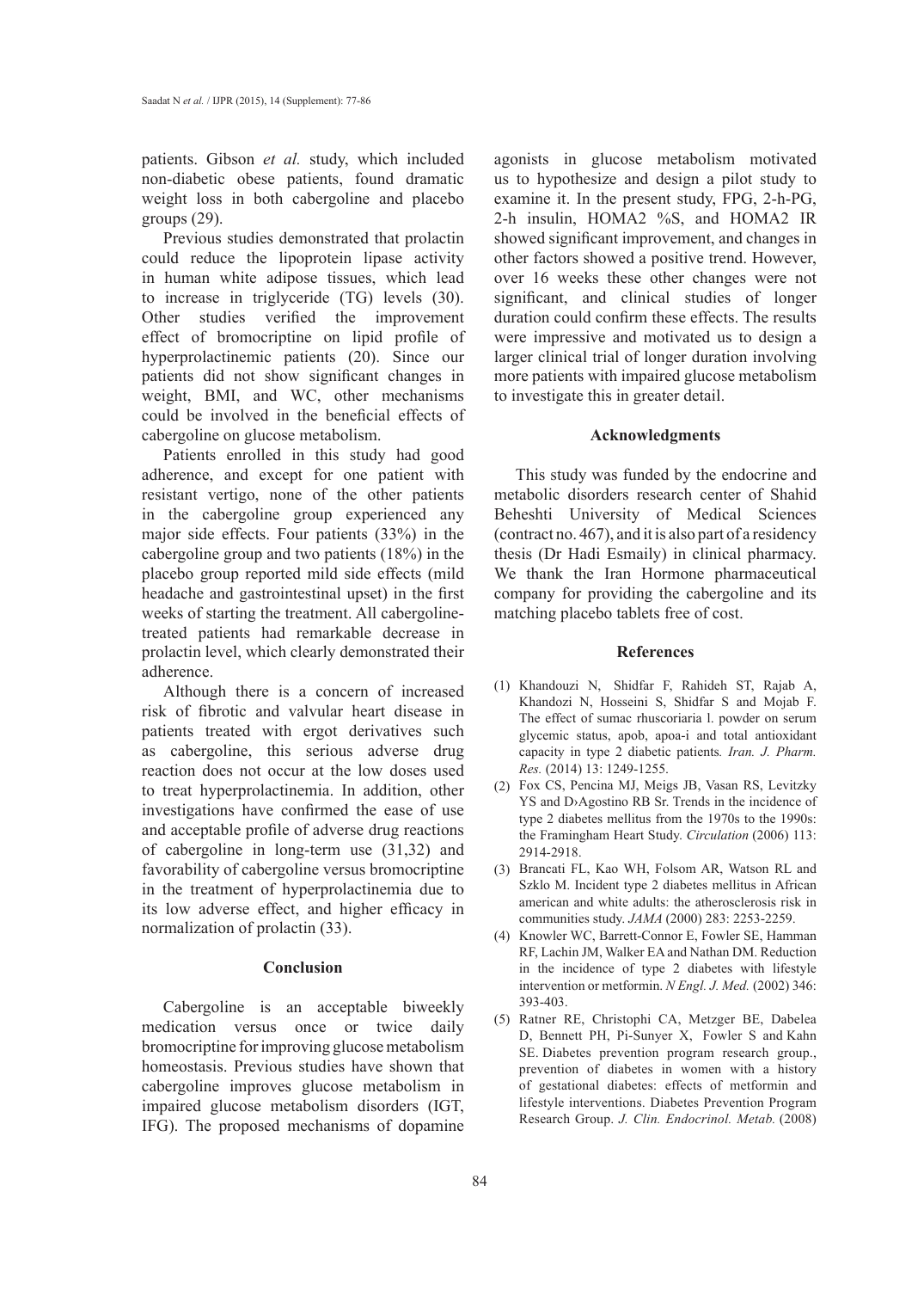12: 4774-4779.

- (6) Nathan DM, Davidson MB, defronzo RA, Heine RJ, Henry RR, Pratley R and Zinman B. Impaired fasting glucose and impaired glucose tolerance: implications for care. American Diabetes Association. *Diabetes Care* (2007) 30: 753-759.
- American Diabetes Association. Standards of medical (7) care in diabetes. *Diabetes Care* (2014) 37: 14.
- Sandoval D, Cota D and Seeley RJ. Sensing (8) mechanisms in energy balance and glucose regulation. The integrative role of CNS fuel. *Annu. Rev. Physiol.* (2008) 70: 513-535.
- Contreras F, Fouillioux C, Bolívar A, Simonovis N, (9) Hernández-Hernández R, Armas-Hernandez M and Velasco M. Dopamine, hypertension and obesity. *J. Hum. Hypertens* (2002) 16: 13-17.
- $(10)$  Hurley MJ and Jenner P. What has been learnt from study of dopamine receptors in Parkinson›s disease? *Pharmacol. Ther.* (2006) 111: 715-728.
- (11) Cincotta AH and Meier AH. Bromocriptine (Ergoset) reduces body weight and improves glucose tolerance in obese subjects. *Diabetes Care* (1996) 19: 667-670.
- $(12)$  Ralph A and De Fronzo. Bromocriptine: A Sympatholytic, D2-Dopamine Agonist for the Treatment of Type 2 Diabetes. *Diabetes Care* (2011) 34: 789-794.
- $(13)$  Tschoner A, Engl J and Laimer M. Metabolic side effects of antipsychotic medication. *Int. J. Clin. Pract.* (2007) 61: 1356-1370.
- $(14)$  Tan EK and Jankovic J. Choosing dopamine agonists in Parkinson's disease. *Clin. Neuropharmacol.* (2001) 24: 247-253.
- (15) Jahnichen S, Horowski R and Pertz HH. Agonism at 5-HT2B receptors is not a class effect of the ergolines. *Eur. J. Pharmacol.* (2005) 25: 225-228.
- M, Grottoli S, Razzore P, Procopio M, Oleandri SE, Ciccarelli E, Camanni F and Ghigo E. Effects of glucose load and/or arginine on insulin and growth hormone secretion in hyperprolactinemia and obesity. *Eur. J. Endocrinol.* (1996) 135: 205-210. (16) Maccario
- Santos Silva CM, Barbosa FR, Lima GA, Warszawski L, Fontes R, Domingues RC and Gadelha MR. BMI and metabolic profile in patients with prolactinoma before and after treatment with dopamine agonists. *Obesity (Silver Spring).* (2011) 19: 800-855.  $(17)$  Dos
- (18) Creemers LB, Zelissen PM, van 't Verlaat JW and Koppeschaar HP. Prolactinoma and body weight: a retrospective study. *Acta Endocrinol. (Copenh).* (1991) 125: 392-396.
- (19) Doknic M, Pekic S, Zarkovic M, Medic-Stojanoska M, Dieguez C, Casanueva F and Popovic V. Dopaminergic tone and obesity: an insight from prolactinomas treated with bromocriptine. *Eur. J. Endocrinol.* (2002) 147: 77-84.
- (20) Cintia M, Dos Santos Silva, Flavia RP, Giovanna AB, Lima Barbosa, Leila Warszawski, Rosita Fontes, Romeu C, Domingues and Gadelha MR. BMI and Metabolic profile in patients with prolactinoma Before

and after Treatment With Dopamine agonists. *Obesity (Silver Spring)* (2011) 19: 800-855.

- (21) Melmed S, Casanueva FF, Hoffman AR, Kleinberg DL, Montori VM, Schlechte JA and Wass JA. Diagnosis and treatment of hyperprolactinemia: an Endocrine Society clinical practice guideline. *J. Clin. Endocrinol. Metab.* (2011) 96: 273-288.
- Webster J, Piscitelli G, Polli A, Ferrari CI, Ismail I (22) and Scanlon MF. A comparison of cabergoline and bromocriptine in the treatment of hyperprolactinemic amenorrhea. Cabergoline Comparative Study Group. *N Engl. J. Med.* (1994) 331: 904-909.
- (23) Verhelst J, Abs R, Maiter D, van den Bruel A, Vandeweghe M, Velkeniers B, Mockel J, Lamberigts G, Petrossians P, Coremans P, Mahler C, Stevenaert A,Verlooy J, Raftopoulos C and Beckers A. Cabergoline in the treatment of hyperprolactinemia: a study in 455 patients. *J. Clin. Endocrinol. Metab.* (1999) 84: 2518-2522.
- )University of oxford, Diabetes trial unit, the oxford (24) center for diabetes, endocrinology and metabolism, Available from: URL: https://www.dtu.ox.ac.uk/ homacalculator (Sep. 2014).
- (25) Rubí B, Ljubicic S, Pournourmohammadi S, Carobbio S, Armanet M, Bartley C and Maechler P. Dopamine D2-like receptors are expressed in pancreatic β-cells and mediate inhibition of insulin secretion. *J. Biol. Chem.* (2005) 280: 36824-36832.
- (26) Shankar E, Santhosh KT and Paulose CS. Dopaminergic regulation of glucose-induced insulin secretion through dopamine D2 receptors in the pancreatic islets *in-vitro*. *IUBMB Life* (2006) 58: 157-163.
- (27) Rosati G, Maioli M, Aiello I, Farris A and Agnetti V. Effects of long-term L-dopa therapy on carbohydrate metabolism in patients with Parkinson's disease. *Eur. Neurol.* (1976) 14: 229-239.
- (28) Kamath V, Jones CN, Yip JC, Varasteh BB, Cincotta AH, Reaven GM and Chen YD. Effects of a quickrelease form of bromocriptine (Ergoset) on fasting and postprandial plasma glucose, insulin, lipid, and lipoprotein concentrations in obese nondiabetic hyperinsulinemic women. *Diabetes Care* (1997) 20: 1697-1701.
- (29) Gibson CD, Karmally W, McMahon DJ, Wardlaw SL and Korner J. Randomized pilot study of cabergoline, a dopamine receptor agonist: effects on body weight and glucose tolerance in obese adults. *Diabetes Obes. Metab.* (2012) 14: 335-340.
- (30) Ling C, Svensson L, Odén B, Weijdegård B, Edén B, Edén S and Billig H. Identification of functional prolactin (PRL) receptor gene expression: PRL inhibits lipoprotein lipase activity in human white adipose tissue. *J. Clin. Endocrinol. Metab.* (2003) 88: 1804- 1808.
- (31) Schade R, Andersohn F, Suissa S, Haverkamp W and Garbe E. Dopamine agonists and the risk of cardiacvalve regurgitation. *N Engl. J. Med.* (2007) 356: 29-38.
- (32) Zanettini R, Antonini A, Gatto G, Gentile R, Tesei S and Pezzoli G. Valvular heart disease and the use of